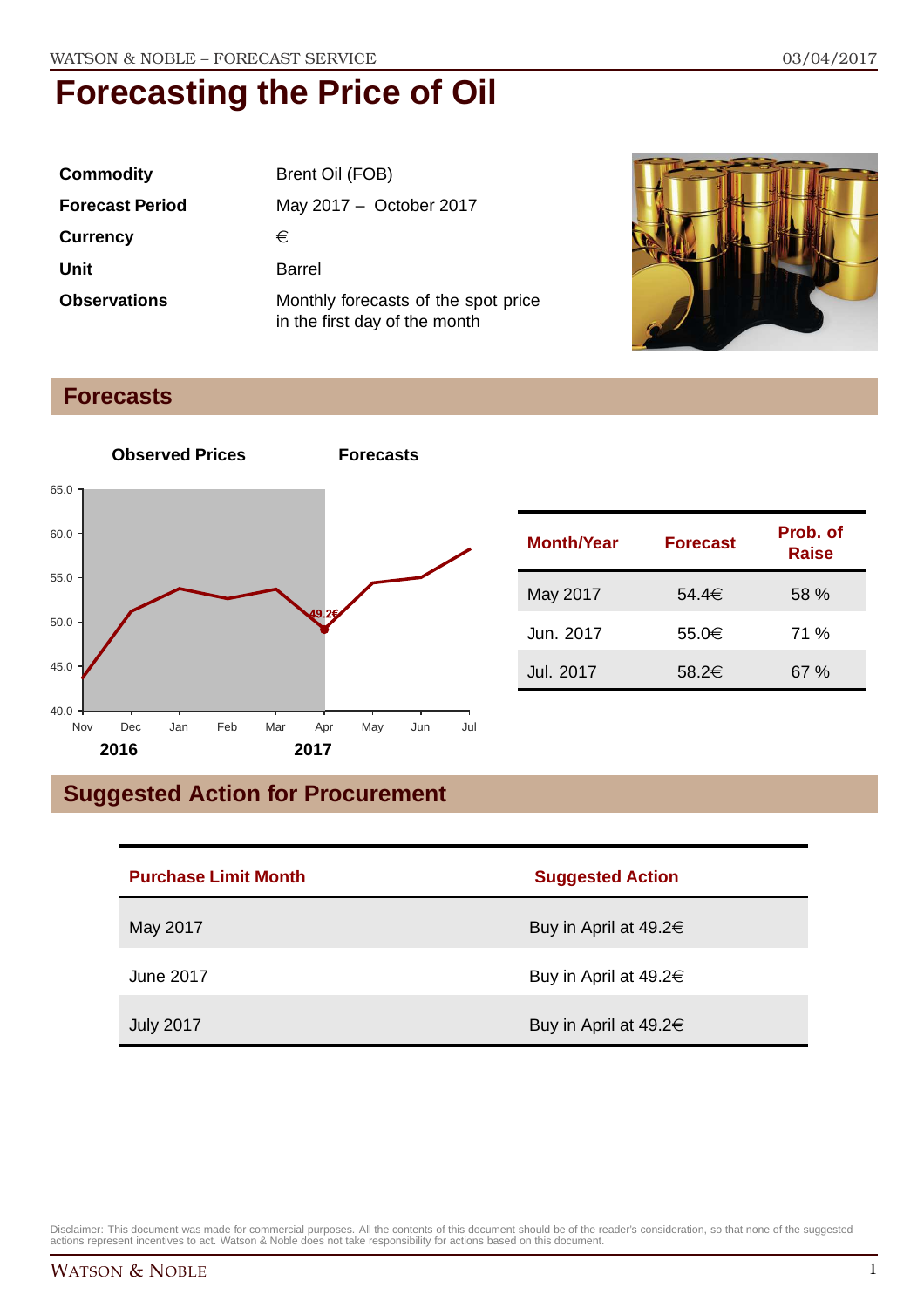### **Impact Analysis: One Month Forecast**



Our algorithm forecasts a higher price of Oil in one month: it is expectable that the price increases 10.59% from  $49.2 \in$  para 54.4 $\in$  until the beginning of May.

#### **Indices of Factors**



#### **Interpretation**

- **Considerable decrease of Supply**: Positive pressure of the Supply index
- **Increase of Demand**: Positive pressure of the Demand index
- **Positive pressure of the index of Oil**
- **Positive pressure of the index of variables represent**ing the market downstream
- **Slightly negative pressure of the financial index**
- **Positive pressure of other commodities and other fac**tors
- Focus on Euro, Iran, and Iraq

#### **Impact per Country**

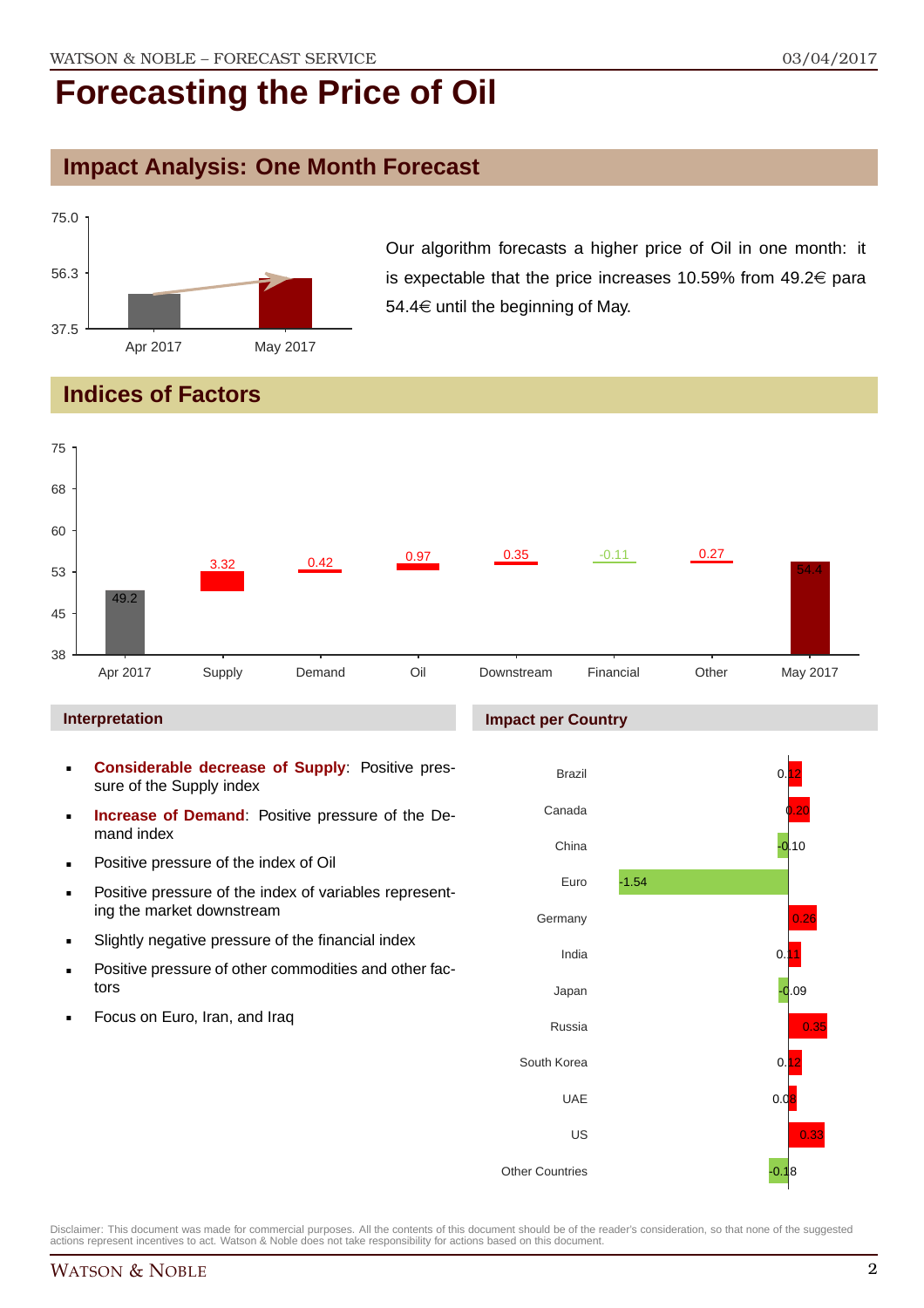### **Impact Analysis: Two Months Forecast**



Our algorithm forecasts a higher price of Oil in two months: it is expectable that the price increases 11.84% from  $49.2 \in \text{to } 55.0 \in$ until the beginning of June.

#### **Indices of Factors**

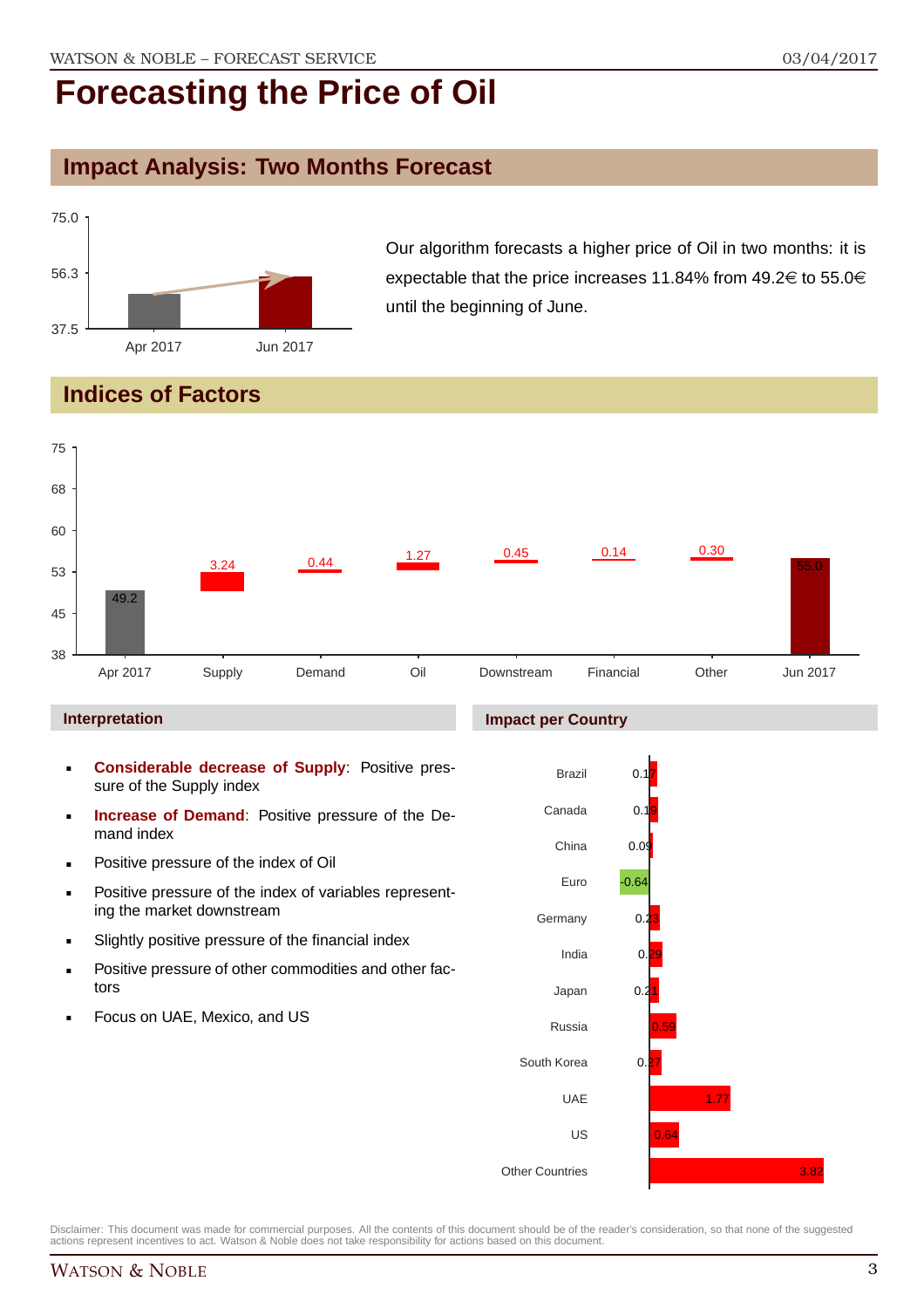### **Impact Analysis: Three Months Forecast**



Our algorithm forecasts a higher price of Oil in three months: it is expectable that the price increases 18.26% from  $49.2 \in \mathfrak{t}$  to 58.2 $\in$ until the beginning of July.

#### **Indices of Factors**



#### **Interpretation**

- **Considerable decrease of Supply**: Positive pressure of the Supply index
- **Increase of Demand**: Positive pressure of the Demand index
- **Positive pressure of the index of Oil**
- **Positive pressure of the index of variables represent**ing the market downstream
- Slightly negative pressure of the financial index
- **Positive pressure of other commodities and other fac**tors
- Focus on UAE, Euro, and US

#### **Impact per Country**

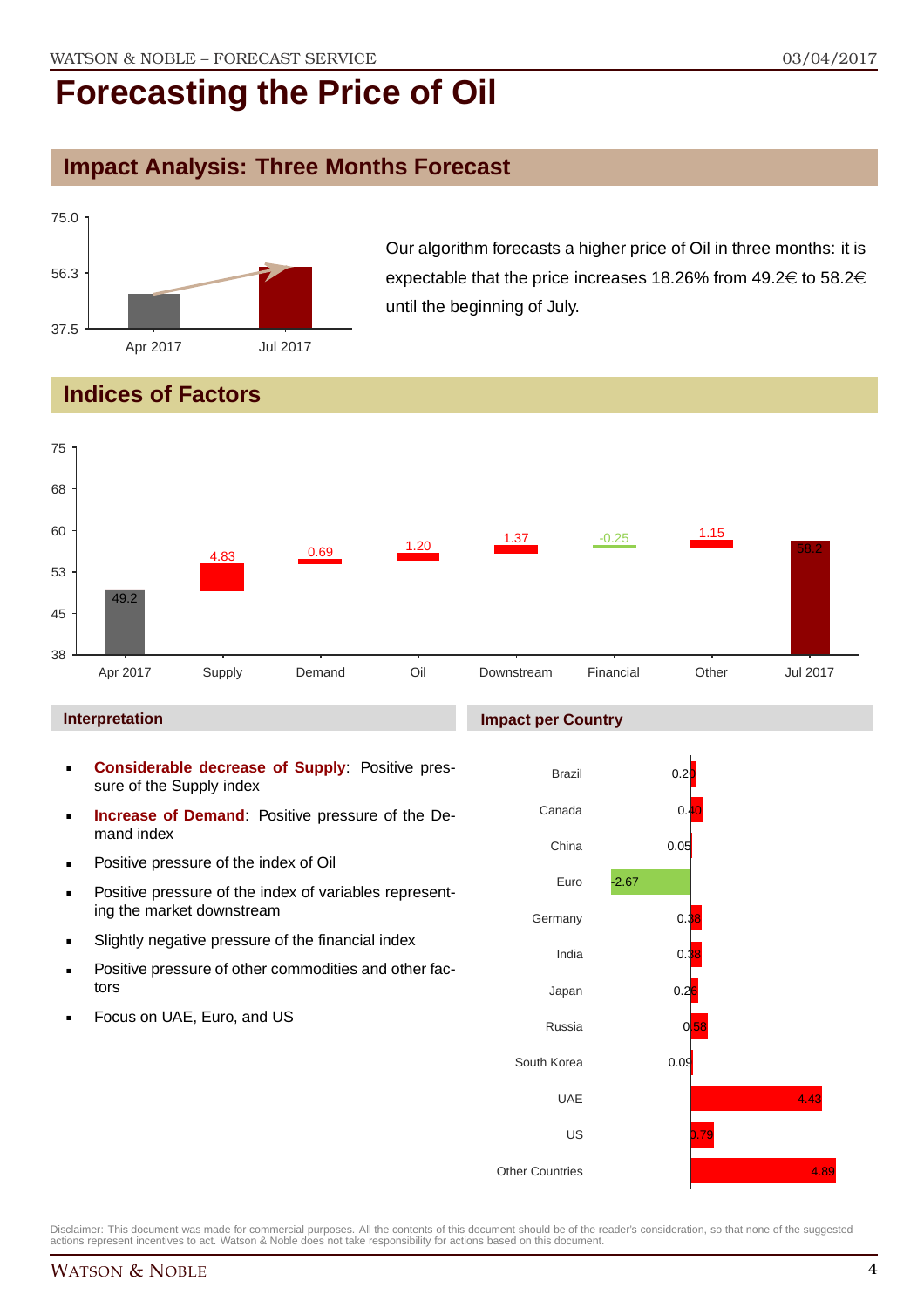### **APPENDIX – Technical Explanation of the Impact Analysis**

In this appendix, we explain the impact analysis of the factors that most contribute for our forecasts.

This Impact Analysis is conducted individually for **each time horizon**, allowing for a distinction between the indices of variables that contribute for our forecasts at short and medium run.

For each time horizon, our analysis has **two components**: first, we present the impact of variables grouped by **indices of factors**; second we present the impact of variables grouped by **indices of countries**.

#### **Indices of Factors**

**Indices of factors** are indices of the weighted contributions of the variables grouped in those factors.

**Supply Index**: composed of macroeconomic variables of the producing and exporting countries. It includes variables such as production, exchange rates, inflation, monetary policy, and wages. For example, an increase in wages implies higher production costs which should (in linear, general, and ceteris paribus terms) generate an incentive to increase prices;

**Demand index**: composed of macroeconomic variables of the consuming and importing countries. It includes variables such as production, exchange rates, inflation, monetary policy, and wages. For example, a decrease in a consumer confidence index should (in linear, general, and ceteris paribus terms) increase savings and decrease demand, leading to lower prices;

**Oil Index**: composed of variables related to Oil. It includes variables such as the price of Oil in different regions of the world and exports, imports, and producer prices of Oil in some countries. For example, an increase in the price of Oil in other region may imply an increase in the price of Oil in Europe due to arbitrage movements;

**Downstream index**: composed of variables related to commodities, such as Gasoline and Naphtha. It includes variables such as the exports, imports, and prices in different regions. For example, an increase in the demand of Gasoline should (in linear, general, and ceteris paribus terms) generate an increase in the price of Oil;